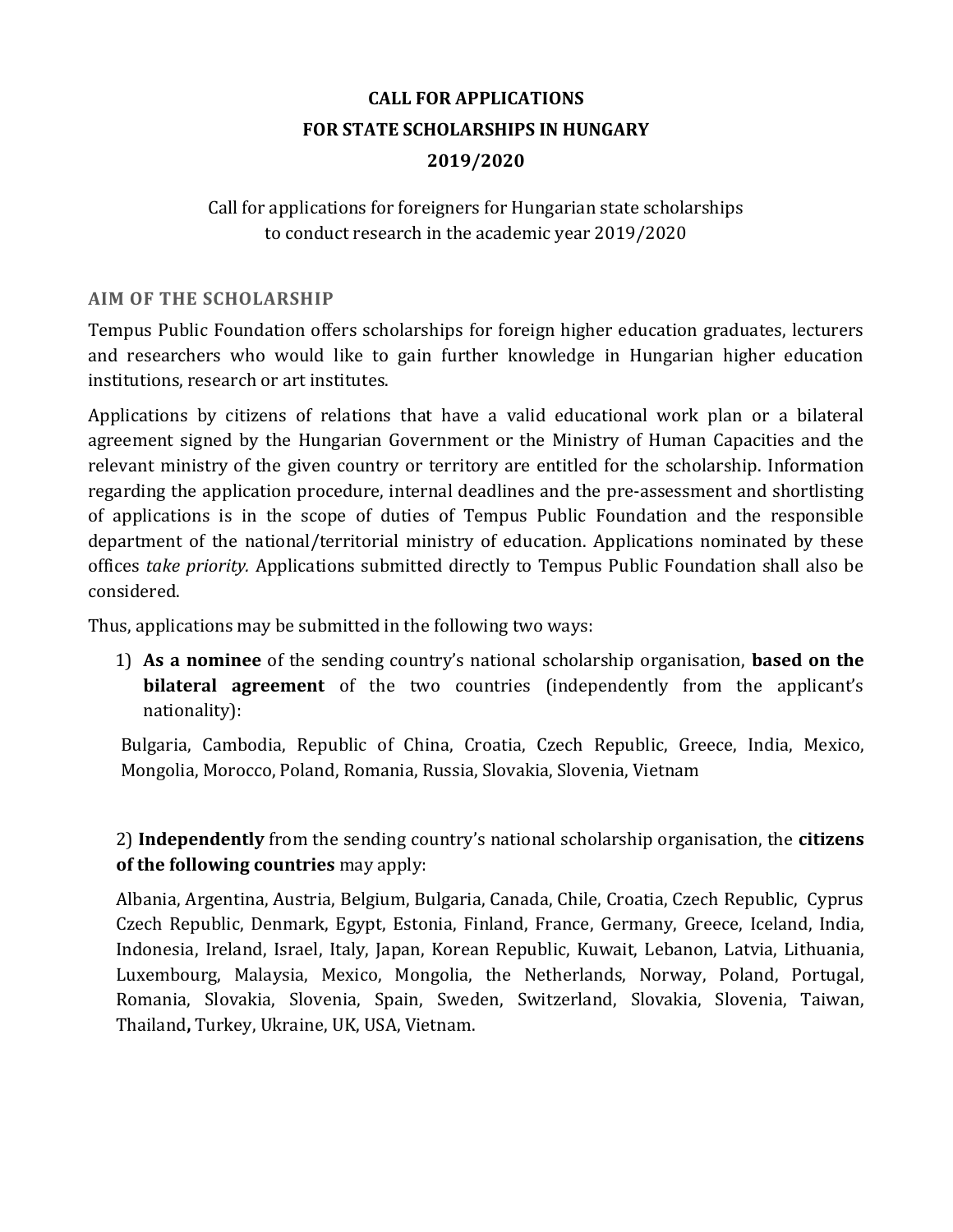# **SCHOLARSHIP TYPES AND ELIGIBILITY**

For **short-term research** (3-29 days) applicants holding at least a master's degree may apply.

For **long-term research** (1-10 months) applicants holding at least a master's degree may apply. (Doctoral student applicants, who are not nominated on a bilateral agreement basis, may not apply for long-term research. They may apply for Partial studies.)

For both short-term and long-term research, applicants may choose either the postgraduate or the postdoctoral category.

### CASES OF NON-ELIGIBILITY

- $\rightarrow$  Foreign citizens with an immigration/ settlement permit or in the course of applying for such a permit in Hungary, or dual citizens
- **Foreign citizens with permanent residence in Hungary**
- **Foreign citizens employed as defined by the Hungarian Labour Law**
- Students in employment applying for part-time or correspondence study programmes

## AGE LIMIT FOR APPLICANTS

There is no age limit.

### FURTHER IMPORTANT INFORMATION

Scholarships offered by Tempus Public Foundation allow for studies in any field of arts or sciences at an accredited Hungarian higher education institution, or for research at a relevant Hungarian organisation based on an acceptance letter.

During one application cycle **within the bilateral state scholarship programme,** further to an application for research, applicants may submit another application for partial/semester studies or for a summer course. Only two scholarships can be granted, in case they do not overlap in time and if the budget makes it possible.

In case of receiving any **other simultaneous scholarships also granted by Tempus Public Foundation**, applicants are not eligible for the bilateral state scholarship.

Scholarship-holders must stay in Hungary during the entire period of their research, excluding public holidays.

# **Utilization period**

Scholarships have to be implemented during the academic year 2019/2020. The scholarship period can be started at the earliest on 1 September 2019 and must be finished by 31 July 2020 at the latest.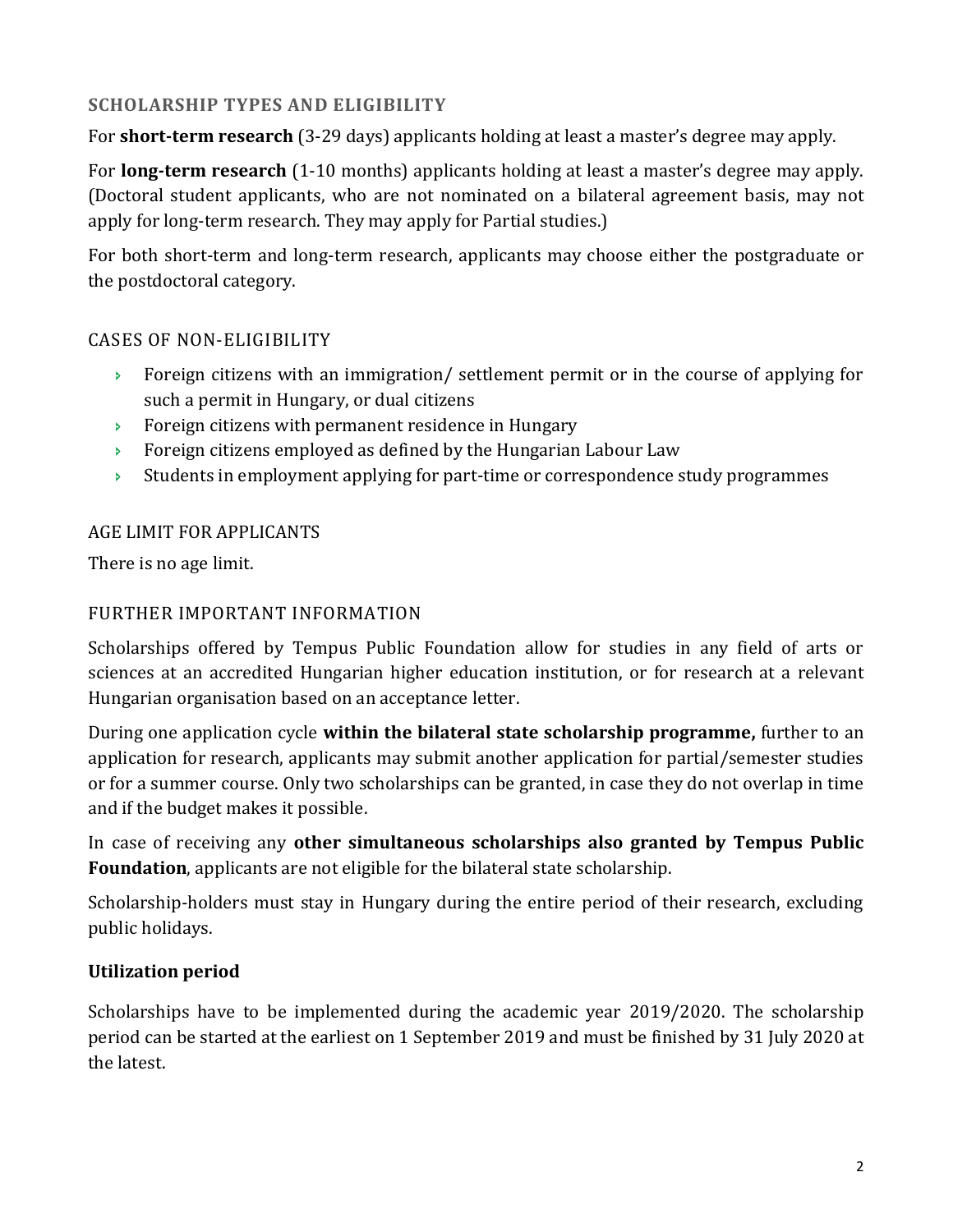# **Postponement**

The granted scholarship can only be used within the utilization period indicated in the call, so it cannot be postponed to the following academic year.

To modify the starting date within the utilization period can be arranged after receiving the consent of the host institution under the condition that the scholarship holder informs via e-mail Tempus Public Foundation through its bilateral state scholarships officer (see Tempus Public Foundation's contact persons according to the countries of origin here: [https://tka.hu/getDoc.php?doc=3839cd4b264282cc10ed70d8d315c59ad6f0067f\)](https://tka.hu/getDoc.php?doc=3839cd4b264282cc10ed70d8d315c59ad6f0067f).

# **Resignation**

In case the applicant cannot or do not want to use the scholarship within the period approved by the decision of Tempus Public Foundation, a new application for the following academic year has to be submitted. The applicant is requested to inform his/her Tempus Public Foundation through its bilateral state scholarships officer by email, as well as the host and sending home institution, without delay (see Tempus Public Foundation's contact persons according to the countries of origin here: [https://tka.hu/getDoc.php?doc=3839cd4b264282cc10ed70d8d315c59ad6f0067f\)](https://tka.hu/getDoc.php?doc=3839cd4b264282cc10ed70d8d315c59ad6f0067f). In case of nomination, the national office responsible for scholarship grants needs to be informed as well.

# **Vis maior**

The scholarship holder is entitled to interrupt/finish the scholarship due to a vis maior situation occurring during his/her scholarship period. In this case, the scholarship holder has to inform his/her Tempus Public Foundation bilateral state scholarships officer by email, as well as the host institution, without delay (see Tempus Public Foundation's contact persons according to the countries of the origin of the origin origin origin that  $\alpha$ 

here[:https://tka.hu/getDoc.php?doc=3839cd4b264282cc10ed70d8d315c59ad6f0067f\)](https://tka.hu/getDoc.php?doc=3839cd4b264282cc10ed70d8d315c59ad6f0067f)

After being informed about the vis maior situation, TPF will fix the extent of the timeproportional reimbursement of the grant and will inform the scholarship holder accordingly.

# **SUBMITTING THE APPLICATION**

The application should be submitted as follows:

 fill your basic personal and application data in the **online questionnaire** which serves as the application platform. It can be reached and filled in **in Hungarian and in English.**

In Hungarian:<https://limesurvey.tpf.hu/index.php/296199?lang=hu> In English: <https://limesurvey.tpf.hu/index.php/296199?lang=en>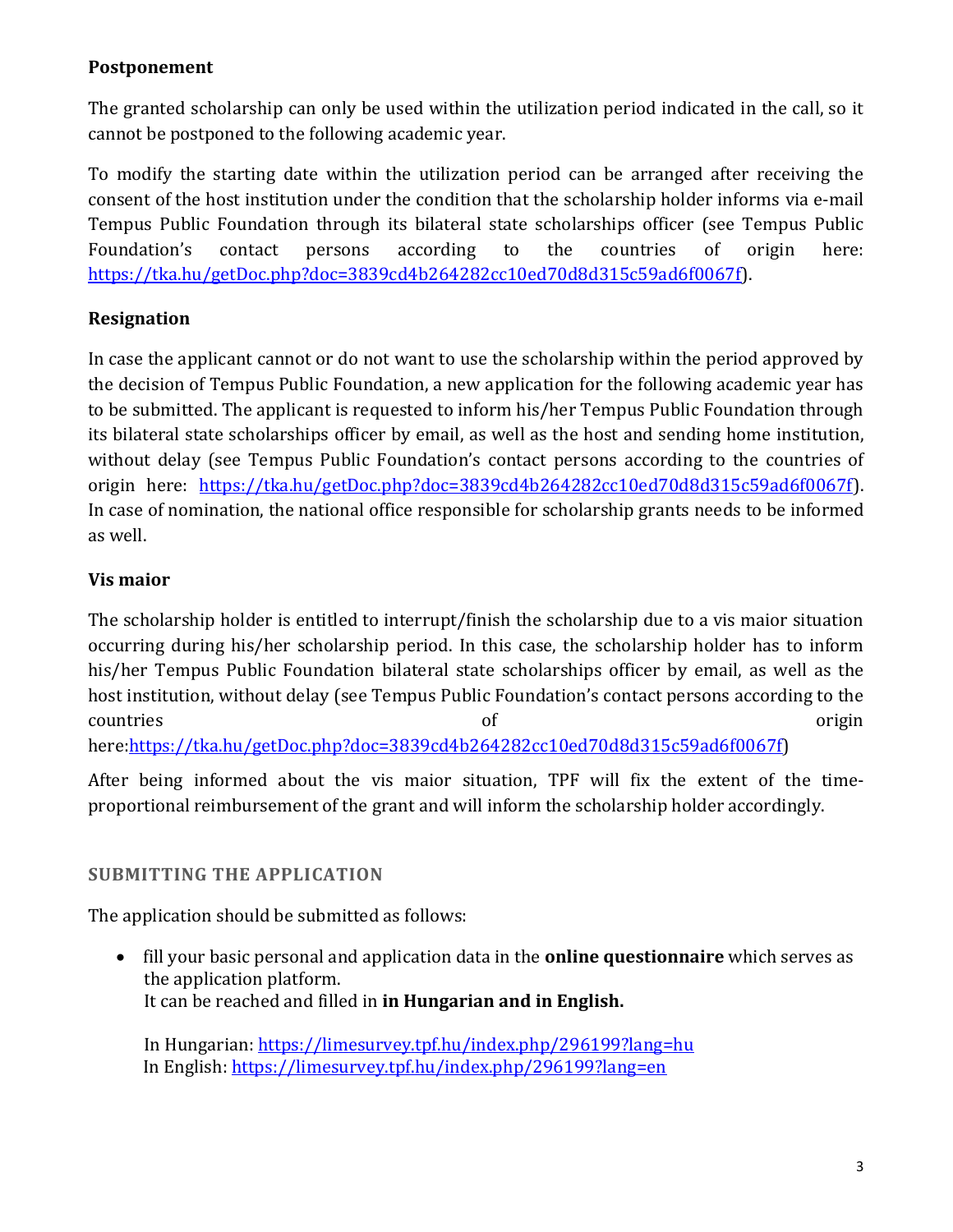**send all the application documents** (see below) **by email** to the relevant contact person of Tempus Public Foundation by choosing the target country you are applying for from the following table: <https://tka.hu/getDoc.php?doc=3839cd4b264282cc10ed70d8d315c59ad6f0067f>

### **All the application documents should be sent IN ONE EMAIL and possibly ON THE DAY OF FILLING IN THE QUESTIONNAIRE.**

*We would kindly ask our applicants to possibly indicate a gmail address as your contact, as well as send your application documents from it. Any hotmail, yahoo, citromail or freemail addresses are not supported by our email provider, so we do not always receive such emails and we cannot answer them.*

### **Deadline: 26 March 2019, Tuesday, 11 pm**

# **Please note that applications with formal errors and incomplete applications cannot be accepted, they will be automatically rejected.**

Note: Applicants applying under the work plan system should submit their applications and required documents to the organization responsible for scholarships in the sending relation, too. These scholarship offices or responsible ministries work with individual deadlines. Applicants are advised to contact the responsible organisation of their sending relation as soon as possible so that the given relation can officially review, rank and nominate the applications to TPF.

#### **APPLICATION PROCEDURE**

The Hungarian party first examines the applicants' eligibility then evaluates applications nominated and ranked by partner offices, as well as individually submitted applications.

After carrying out a formal assessment by Tempus Public Foundation, formally correct applications will be evaluated by external independent experts along the professional requirements listed in the Call for applications.

Preference is given to applicants nominated by their sending relation in the selection procedure.

Any kind of undue influence on the professional evaluation or the application procedure cause immediate exclusion from the selection procedure.

Scholarships are granted by the Board of Trustees of Tempus Public Foundation in the name of the minister responsible for education in Hungary.

All applicants (and in case of nomination the national/territorial partner offices, too) will be informed of the final result of the application (awarded scholarship/waiting list/rejection) electronically (in special circumstances, by post, too) by Tempus Public Foundation. At the same time successful applicants will be provided with information concerning the terms and conditions needed to organise their stay in Hungary in May/June 2019. Tempus Public Foundation informs the host institute, as well.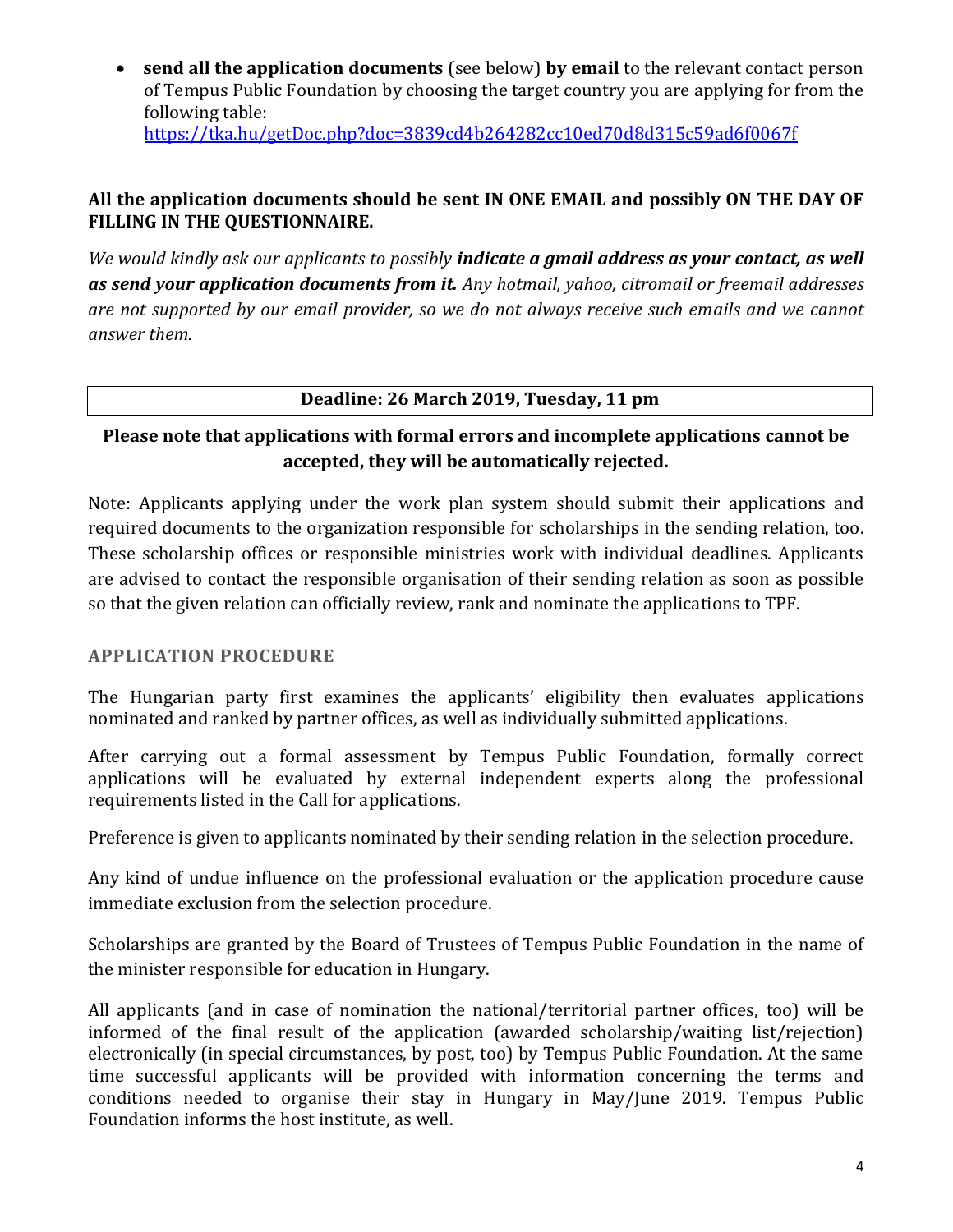There is no appeal to the decision.

### **DOCUMENTS TO BE SUBMITTED**

The email part of the application should contain the following documents:

The language of the **documents** can be **Hungarian, English, French or German**. If they are not written in either of these four languages, their **official Hungarian or English translations** must also be attached. Documents with the stamp and signature of the issuing institution on letterhead can be considered as official, there is no need to have it translated by a translator office.

For research one of the below two categories may be selected when submitting the application:

**postgraduate research**: applicants with a master's degree may apply,

**postdoctoral research**: applicants with a PhD degree may apply.

### DOCUMENTS TO BE SUBMITTED

- 1. Application form of Tempus Public Foundation (downloadable from: <https://tka.hu/international-programmes/4133/information-for-applicants> ) *Please, properly sign and date the document.*
- 2. No more than a 3-month-old medical certificate issued by a GP of satisfactory health condition for studies (no contagious disease). No template available.
- 3. Copy of the picture page of ID card or passport.
- 4. Precise and detailed work plan minimum 1- maximum 5-pages long (template: http://tka.hu/international-programmes/4133/information-for-applicants)
- 5. Complete professional CV in Hungarian or English attached as a file (e.g. https://europass.cedefop.europa.eu/)
- 6. Copy of highest degree/diploma at the time of application (when applying for postgraduate research, a master's degree, for postgraduate research a PhD degree, or if not yet received, the doctoral council's decision of the home higher education institution, is required )
- 7. Proof of proficiency in the language that is required for the research programme (at least a B2-level language exam certificate, or a certificate (in Hungarian or English) issued by the sending workplace/institution, Lectorate, or an official certificate by the Hungarian host institution on the basis of previous cooperation). In case the working language is not Hungarian, the host institution should declare it in writing (in the Invitation Letter).
- 8. Publication list
- 9. Preliminary Acceptance Letter issued by the representative of a Hungarian institution, research or art institute. Document must be with original signature, date, and stamp and/or on institutional letterhead. (Letter template downloadable, please, possibly use this[: http://tka.hu/international-programmes/4133/information-for-applicants](http://tka.hu/international-programmes/4133/information-for-applicants) )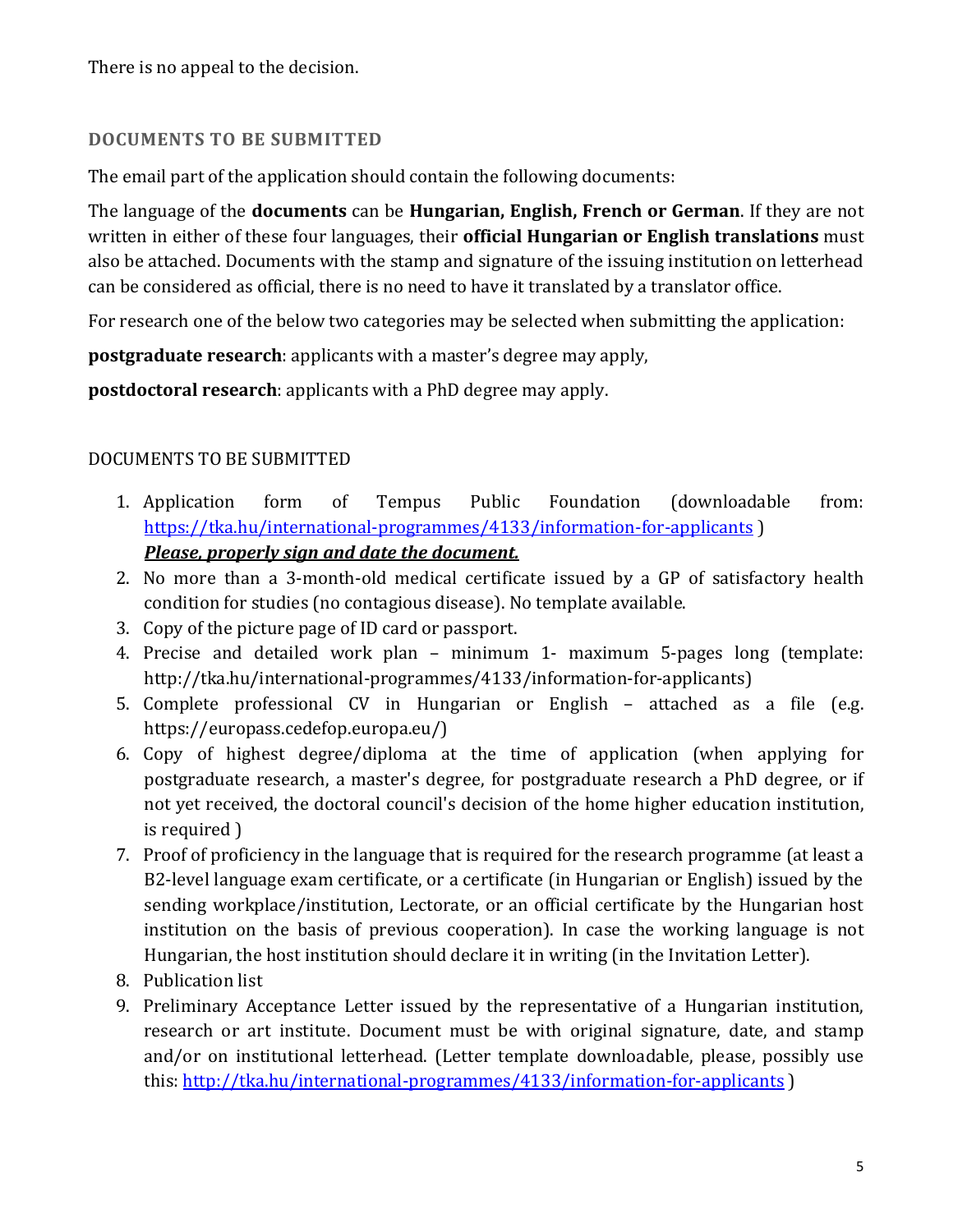10.Two Letters of Recommendation from two recognized experts in the relevant discipline with original signature, date, stamp and/or on institutional letterhead. The signers of the Letters of Recommendations cannot be the same as of the Letter of Invitation. Recommendations older than 6 months cannot be accepted.

### **ART SCHOLARSHIPS**

# **Applicants for art scholarships must attach the following supplementary documents uploaded in the field 'Other documents':**

- Fine and applied arts: documentation of 5 works of art (indicating the date of creating) or the link of the webpage where the works are available.
- Performing arts: records of performing 3 pieces of different styles or link to the webpage where the records/performances are available.

Fine, applied and performing artists may be required by the host university to submit a more detailed portfolio before being granted a scholarship.

**Applicants to Liszt Academy of Music (LFZE),** before preparing and submitting their application, should contact the International Department of the Academy for detailed information on specific opportunities and also ask for a Letter of Acceptance.

Contact e-mail: [international.office@lisztakademia.hu,](mailto:international.office@lisztakademia.hu) phone: +36 1 462 4616.

The Acceptance Letter must be signed by the Head of the Department. Letters signed by department teachers are not accepted.

#### **SCHOLARSHIP RATES**

Scholarships are paid by Tempus Public Foundation to the scholarship holders

Postgraduate applicants:

Stipend: 80 000 HUF/month

Accommodation allowance: 70 000 HUF/month

Postdoctoral applicants:

Stipend: 120 000 HUF/month

Accommodation allowance: 80 000 HUF/month

In case of short term research, the full amount of allowances will be transferred after the conclusion of the agreement.

In case of long term research, the scholarship holder will receive 10% of the total allowances after the final report is accepted (see the Report section below). 90% of the allowances is paid during the scholarship period through monthly transfers.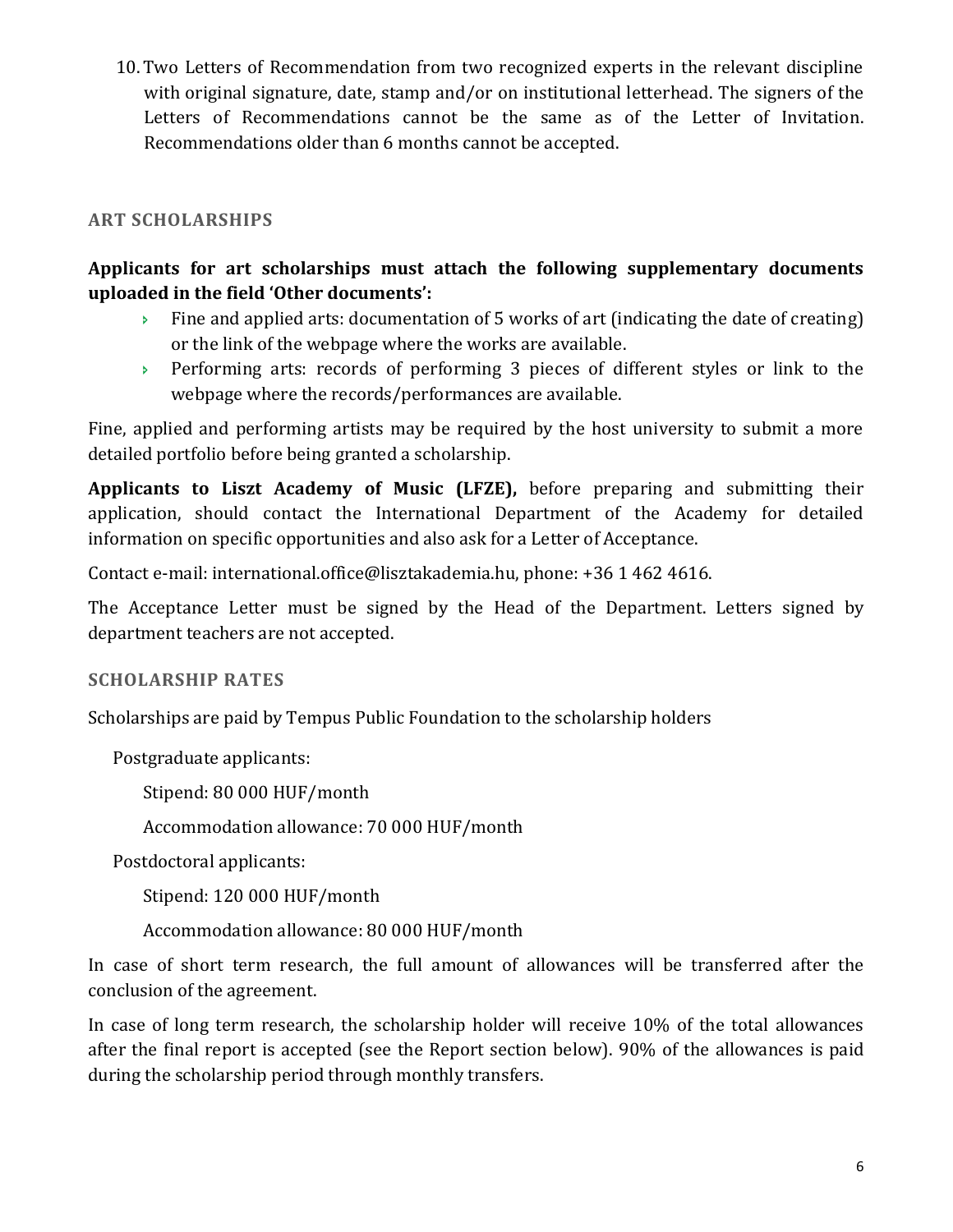In case of long term research, if the number of months/days indicated in the certificate issued on the completed scholarship period does not cover the applied period, Tempus Public Foundation may ask for the reimbursement of the allowance difference between the two periods.

## **FURTHER INFORMATION ON FINANCIAL PROVISIONS**

State scholarships cannot be awarded at the same time with **any scholarships granted in parallel** by the Hungarian state.

In case scholarship holders are granted another scholarship or get any other financial support (wage) for the same scholarship period, they must withdraw their state scholarship.

The scholarship is meant to contribute to the living expenses of only one person, it does not necessarily cover all expenses during the scholarship period. There is no financial support for visa fees and any allowance for accompanying persons. Payment of the stipend will not be effectuated immediately upon arrival to Hungary. Therefore scholarship holders are advised to have a sufficient amount of money to cover their living costs for at least one month in Hungary. In case of one-month or shorter stays, it is possible that their stipend may be transferred only a few days before – or after - leaving Hungary. Apart from the above-mentioned costs, Tempus Public Foundation cannot ensure any other allowance or support.

# **Travel expenses**

Travel expenses to Hungary, within Hungary and back to the country of origin are not covered by Tempus Public Foundation.

### **Entitlement to Healthcare Services**

According to the rules of the European Parliament and Council Regulations 883/2004 (EC) and 987/2009 (EC), scholarship-holders who are citizens of either the European Union, EEA member countries or Switzerland are entitled to healthcare services in medical necessity during their stay in Hungary.

Healthcare services in medical necessity during their stay in Hungary are available for scholarship-holders with the European Health Insurance Card (E111). Medical necessity is determined by the physician who considers the given circumstances. Scholarship-holders should obtain the European Health Insurance Card in their home country prior to the arrival to Hungary.

Further important information: healthcare services can only be provided – according to the equal treatment principle of the European Union - by those healthcare providers that have contractual relations with the National Health Insurance Fund (NEAK). The scholarship holder has to cover the costs of those services that are provided by a private healthcare provider that has no contractual relation with NEAK.

Citizens of all other countries - who wish to stay in Hungary for more than 1 month - are covered for medical treatment in case of sudden illness by the Hungarian party. This insurance does not cover dentistry services, with the exception of urgent treatments. Health insurance covered by the Hungarian party is only available for scholarship holders under the age of 65.